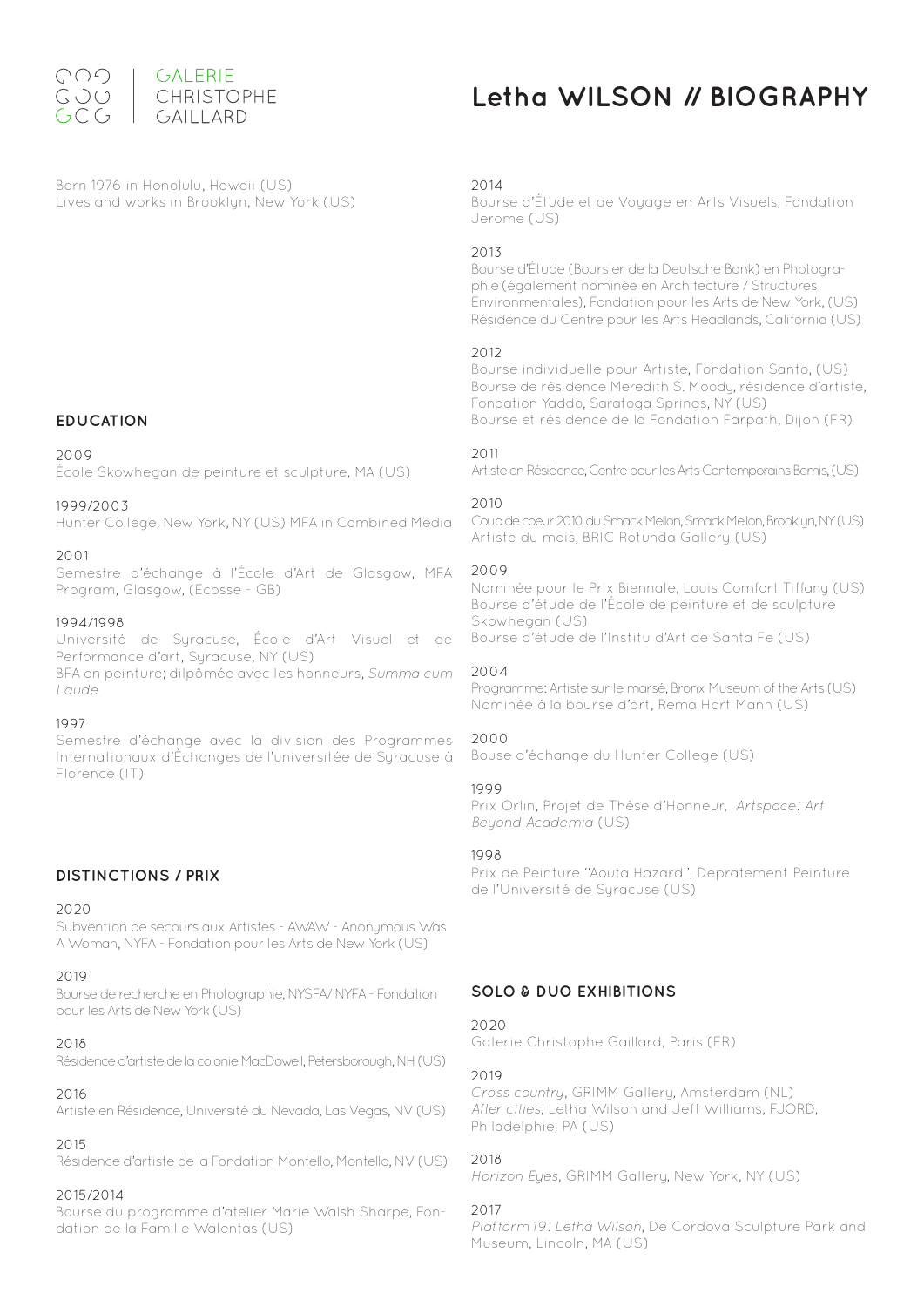Brie Ruias & Letha Wilson, Septembre, Hudson, NY (US) Letha Wilson: Shadows and Sunlight, Center for Contemporary Art and Culture, PNCA, Portland, OR (US)

# 2016

Fold and unfold, Kate Steciw & Letha Wilson, FOTOGRAFIA – Festival Internazionale di Roma XV - edizione: ROMA, ILMONDO, MACRO, Rome (IT) Surface Moves, Galerie Christophe Gaillard, Paris (FR)

# 2015

The Distance, Richard T. Walker & Letha Wilson, CAPITAL, San Francisco, CA (US) Look With Your Hands, Grimm Gallery, Amsterdam (NL) Sight Specific, Light Work, Syracuse, NY (US) Terra Firma, Brand New Gallery, Milan (IT)

# $2014$

Higher Pictures, New York, NY (US) Galerie Christophe Gaillard, Paris (FR) Jason Middlebrook/Letha Wilson, Retrospective Gallery, Hudson, NY (US)

# 2013

Monuments and Landmarks, Art in General, New York, NY (US)

# 2012

Higher Pictures, New York, NY (US)

# 2011

Punch the Sky, Vox Populi, Philadelphie, PA (US)

# 2009

Lines Through the Wilderness, Rosenberg Gallery, Hofstra University, Hempstead, NY (US) Lost Horizons, Buffalo Art Studio, Buffalo, NY (US)

# **GROUP EXHIBITIONS**

# 2019

New Visions: Triennale pour la photographie et les nouveaux media Henie Onstad, Henie Onstad Kunstsenter, Oslo (NO) Collection Comer: Representation and Presentation in Photography - Lecture par la Photographe Honorée Letha Wilson, University of Texas, Dallas, TX (US) Home Sweet Home : I Home a Sanctuary ?, Children's

Museum of the Arts, New York (US) New Landscapes: Contemporary Responses to Globalization, Class of 1967 Gallery, Hood Museum of Art, Dartmouth College, Hanover, NH (US)

AXxoN N., Essex Flowers, New York, NY (US)

Delirium: Three Visions, RedLine Contemporary Art Center, Denver, CO (US)

# 2018

Anna Atkins Refracted: Contemporary Works, Stephen A. Schwarzman Building, The New York Public Library, NewYork, NY (US)

Recognize you when she sees you, Give you the things she has for you, Septembre Gallery, Hudson, NY (US) LANDED, Darkroom Detroit, Detroit, MI (US)

Still Life, organisé par Candice Madey, Septembre Gallery, Hudson, NY (US)

Finding Space: Works from the JoAnn Gonzales Hickey Collection, Ascent Private Capital Management, Minneapolis, MN (US) From the Ground Up, organized by New York Foundation for the Art, at McKinsey & Co., New York, NY (US)

Follow That Thought, Drake Devonshire, Wellington, ON (CA) Spatial Flux: Contemporary Drawings from the JoAnn Gonzales Hickey Collection, Gregory Allicar Museum of Art,Colorado Sate University, Fort Collins, CO (US)

# 2017

Bearable Lightness of Being, GRIMM Gallery, Amsterdam (NL) In the Abstract, MASS MoCA (Massachusetts Museum of Contemporary Art), North Adams, MA (US) Objectifying the Photograph, Northern Illinois University Art Museum, Dekalb, IL (US) Light & Matter: The Photographic Object, Michener Art Museum, Doylestown, PA (US) The Newest Romantics: Sculptors of Bothanical Photograpy, New Art Center, Newtonville, MA (US) There is nothing I could say that I haven't thought before, commissaire d'exposition: Cynthia Daignault, The Flag Art Foundation,New York, NY (US)

# 2016

Episode 10, STEMS Gallery, Bruxelles (BE) Ways and Means: A New Look at Process and Materials in Art, commissaire d'exposition: Jason Andrew, 1285 Avenue of the Americas Art Gallery, New York, NY (US) Mirror Mirror, Eric Firestone Gallery, East Hampton, NY (US) Future Perfect: Picturing the Anthropocene, University at Albany Art Museum, Albany, NY (US) Out of Obscurity, Flowers Gallery, London (GB) Woven, commissaire d'exposition: Xaviera Simmons, 60 Wall Gallery at the Deutsche Bank's, Americas headquarters, New York, NY (US) Fine words butter no parsnips however fine parsnips can butter words, Present Company, Brooklyn, NY (US) Land Escapes, Joshua Liner Gallery, New York, NY (US) Cuts, Shapes, Scrapes and Breaks, Seventeen Gallery, London (GB) Contingent Matter, Parisian Laundry, Montréal (CA)

# 2015

Not a photo, The Hole, New York, NY (US) Touch-tone, Martos Gallery, New York, NY (US) Catfish, Anat Ebgi, Los Angeles, CA (US) For the Good Times, commissaire d'exposition: Jon Lutz. Interstate Projects, Brooklyn, NY (US) Weird Science, Marianne Boesky Gallery, NY (US) Object'hood, Lesley Heller Workspace, New York, NY (US) I am What I am Not Yet, A Survey of Brooklyn's Moment, curated by Diana Buckley, Madelyn Jordon Fine Art, Scarsdale, NY (US) Mine. Yours. Ours. The Contemporary American Lands-

cape, Center For Photography, Woodstock, NY (US) An Unfixed Image: The Photographic Across Media, The College of New Jersey Art Gallery, Ewing, NJ (US) Zabriskie Point, Jack Hanley Gallery, New York, NY (US) How to Drape the Concrete, Galerie Jeanroch Dard, Paris, (FR) River Crossings: Contemporary Art Comes Home, Olana State Historic Site, Hudson, NY (US) State Park, University Art Gallery, UC San Diego, CA (US) Picture/Thing, Center for the Arts, Wesleyan University, Middletown, CT (US)

# 2014

Ad Infinitum: Ian Pedigo. American University Museum, Katzen Arts Center, Washington DC (US) One Step Beyond, Galerie Christophe Gaillard, Paris (FR) Road Trip: America Through the Windshield, Brattleboro Museum and Art Center, Brattleboro, VT (US) Eleven Rivington, New York, NY (US) the mysterious device was moving forward, Longhouse Projects, New York, NY (US) Fixed Variable, Hauser & Wirth, New York, NY (US) Sargent's Daughters, SargentÕs Daughters Gallery, New York, NY (US)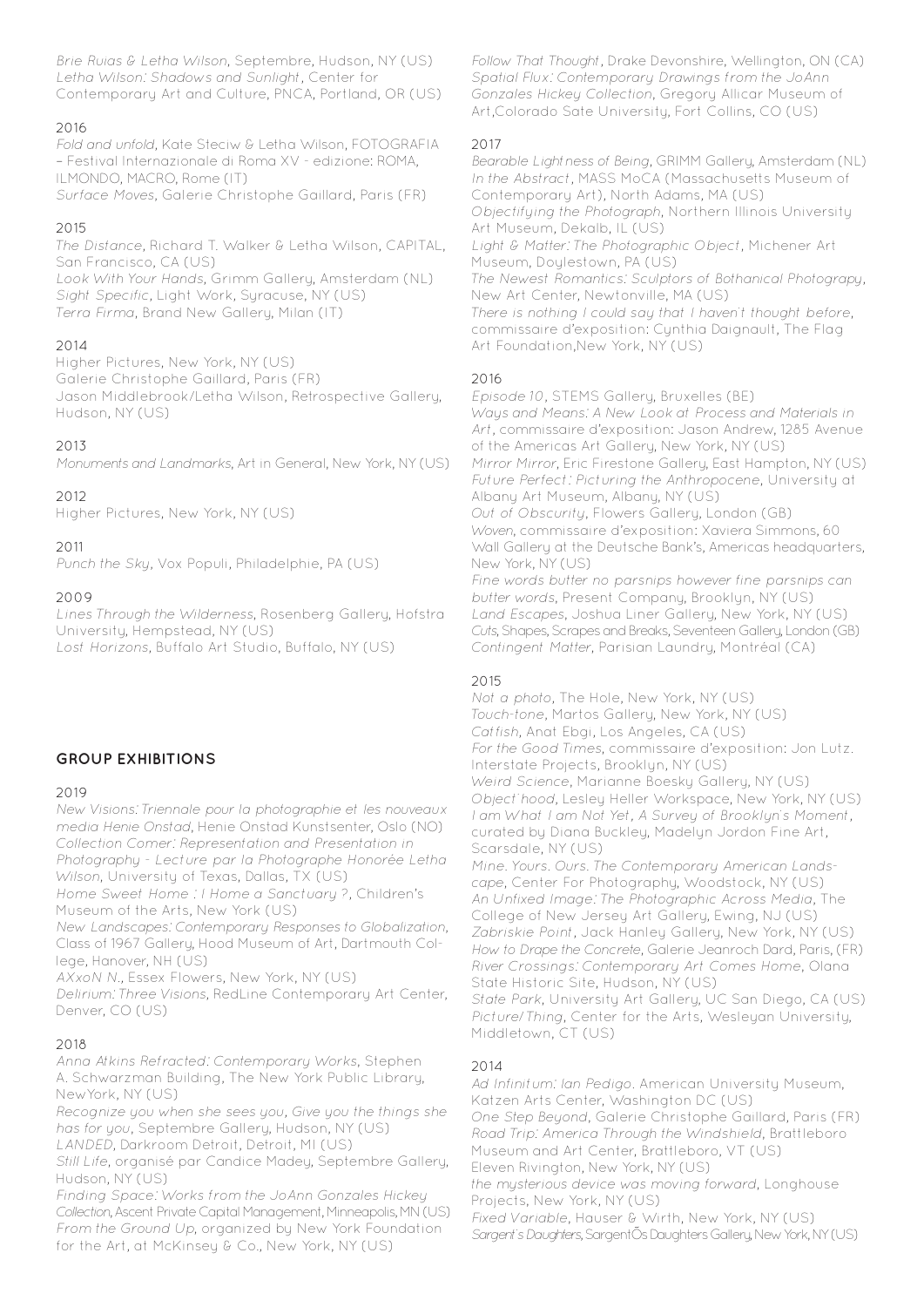# 2013

The First 15: The Meredith S. Moody Residency at Yaddo, The Tang Museum, Saratoga Springs, NY (US)

Haptic Translations, organisé par Christine Messineo, OHWOW, Los Angeles, CA (US)

We Flatten Our Photographs, Romer Young Gallery, San Francisco, CA (US)

Harlem Postcards, Studio Museum of Harlem, New York NY (US) Clear Cut, G44 Centre for Contemporary Photography, Toronto (CA) Catalogue.

# 2012

New New York, Essl Museum, Vienna (AT)

NeoNatural, Steve Turner Contemporary, Los Angeles, CA (US) After Image: The Photographic Process(ed), Cerritos College Art Gallery, Norwalk, CA (US)

There's Something Happening Here, Brancolini Grimaldi, London (GB)

Black Foliage, Nudashank, Baltimore, MD (US)

Grounded, commissaire d'exposition: Rico Gatson, Airplane, Brooklyn, NY (US)

Earth WORKS: Ten Artists on Land and Industry, P.P.O.W., New York, NY (US)

Leave it to Beavers, Gallery Diet, Miami, FL (US)

B19, Long Island University Brooklyn, Humanities Gallery, NY (US) Photography Is, Higher Pictures, New York, NY (US)

Brooklyn Bound, Nazareth College Arts Center, Rochester, NY (US) In the Corner of my Eye, Drake Hotel, Toronto (CA)

The Big Stink Moves Like a Moth Toward the Light, Hungryman Gallery, Chicago, IL (US)

Amalgalm, Mary Ryan Gallery, New York, NY (US)

What I Know, commissaire d'exposition: Jason Andrew, NYCAMS, New York, NY (US)

Placemakers, Bemis Center for Contemporary Art, Omaha, NE (US) Aude Pariset, Kate Steciw & Letha Wilson, Toomer Labdza, New York, NY (US)

# 2011

BAM Next Wave Art, commissaire d'exposition: Dan Cameron, Brooklyn Academy of Music, Brooklyn, NY (US) Composite Materialism: Ethan Greenbaum, Letha Wilson, Tamara Zahaykevitch. SPACE Gallery, Portland ME (US) ROY G BIV, commissaire d'exposition: Trong G. Nguyen, Waterhouse and Dodd., New York, NY (US)

Project Space, Stene Projects, Stockholm (SE) J.J. Holdings and Friends, a J.J. Holdings Affair, 94 Prince

Street, 2nd Floor, New York, NY (US)

Work Hard, organisé par Jon Lutz Wildlife / Daily Operation. A one night show of limited edition artworks. So Different, So Appealing, organisé par Rachel Churner et Ryan Steadman, Gramercy Park Hotel, Penthouse. New York, NY (US)

Imprecise Geometry: Niall McClelland, Jong Oh, Letha Wilson, organisé par Wendy Olsoff (P.P.O.W.), 308at156 project space, 156 5th Avenue, New York, NY (US) The Death of Affect, Art Blog Art Blog, 508 W. 26th Street, 11th Fl, New York, NY (US)

Cut/Paste, Big&Small, Casual Gallery, Long Island City NY (US) This is The Same as That: Dave Murray and Letha Wilson, LVL3, Chicago, IL (US)

Late Summer Blues, commissaire d'exposition: Sara Reisman and Ian Daniel, Storefront, Brooklyn, NY (US)

Matthew Brandt, Christine Nguyen, Letha Wilson: Every Photo Graph Is In Visible, Churner and Churner, New York, NY (US) Summer Time, Mary Ryan Gallery, New York, NY (US) Goodbye Space Shuttle, Curbs and Stoops, Brooklyn, NY (US) Always The Young Strangers, Higher Pictures, New York, NY (US) Dawn Till Dusk, Jen Bekman Gallery, New York, NY (US) Nature Unframed, The Morton Arboretum, Lisle, IL (outside Chicago) (US)

New Monuments, Lesley Heller Workspace, New York, NY (US)

Mountain Standard Time & Place, Modbo, Colorado Springs, CO (US) Groundwork, Storefront, Brooklyn, NY (US) The Working Title, organisé par Progress Report, Bronx River Art Center, Bronx, NY (US) Paper A-Z, Sue Scott Gallery, New York, NY (US) Mirrored Thoughts / Spaces Between, commissaire d'exposition: Stephanie Adamowicz, Spattered Columns an ACNY Project, New York, NY (US) Matinee, commissaire d'exposition: Lauren van Haaften-Schick and Patrick Brennan, St. Cecilia's Convent, Brooklyn, NY (US) Off Camera, Fleisher/Ollman Gallery, Philadelphia, PA (US)

# 2010

SHOP 2010, Tide Pool at Sara Meltzer Gallery, New York, NY (US) Greening Green, ARKO Art Center, Seoul (KR) Science Fiction, Storefront, Brooklyn, NY (US) EYTJ, Robischon Gallery, Denver, Colorado (US) MacDougal's Cave, Silvis Studio, Brooklyn, NY (US) Collective Show New York 2010, PARTICIPANT, Inc., New York, NY (US) Planes and lines seem to glide past one another, Kunz,Viz,Gonzalez Chicago, IL (US) Day Glow, Nudashank Gallery, Baltimore, MD (US) Vertical, Liaison Controverse, Düsseldorf (DE) Magicality, Platform Gallery, Seattle, WA (US) I Know What You Did Last Summer, St. Cecilia's Convent, Brooklyn, NY (US) Born to Die, Secondhome Projects, Berlin (DE) World's Greatest at Daily Operation project, part of Bushwick Open Studios, Brooklyn, NY (US) Momenta Art Benefit Raffle and Auction, Momenta and White Columns, Brooklyn and New York, NY (US) The Hendersons Will All Be There, BravinLee Programs, New York, NY (US)

# 2009

Chunky Monkey, Red Flagg Gallery, New York, NY (US) Scenariette, Possible Projects, Brooklyn, NY (US) HomeBase IV, New York, NY (US)

# 2008

Video A: Miguel Soares and Letha Wilson, The Aldrich Contemporary Art Museum, Ridgefield, CT (US) There's No Place Like Utopia, curated by Matt Freedman, Five Myles, Brooklyn, NY (US) Waste Not, Want Not, Socrates Sculpture Park, Long Island City, NY (US)

### 2007

between to and from, commissaire d'exposition: Veronica Mijelshon and Eleanor Eichenbaum, The Visual Arts Center of New Jersey, Summit, NJ (US)

Points of Departure: Inner and Outer Journeys in Contemporary Art, Fox Gallery at the University of Pennsylvania (US) Landscape Architects, curated by Jennifer Moon, The Arts Center of the Capital Region, Troy, NY (US)

# 2006

Paradise Lost, commissaire d'exposition: Dan Tague, Frederieke Taylor Gallery, New York, NY (US) The Studio Visit, Exit Art, New York, NY (US)

# 2005

Exit Biennial II: Traffic, Exit Art, New York, NY (US) No Apology for Breathing, organisé par Matthew Lusk, Jack the Pelican, Brooklyn, NY (US) Red, White and Blue, Spencer Brownstone Gallery, New York, NY (US)

# 2004

AIM 24, The Bronx Museum of the Arts, Bronx, New York (US)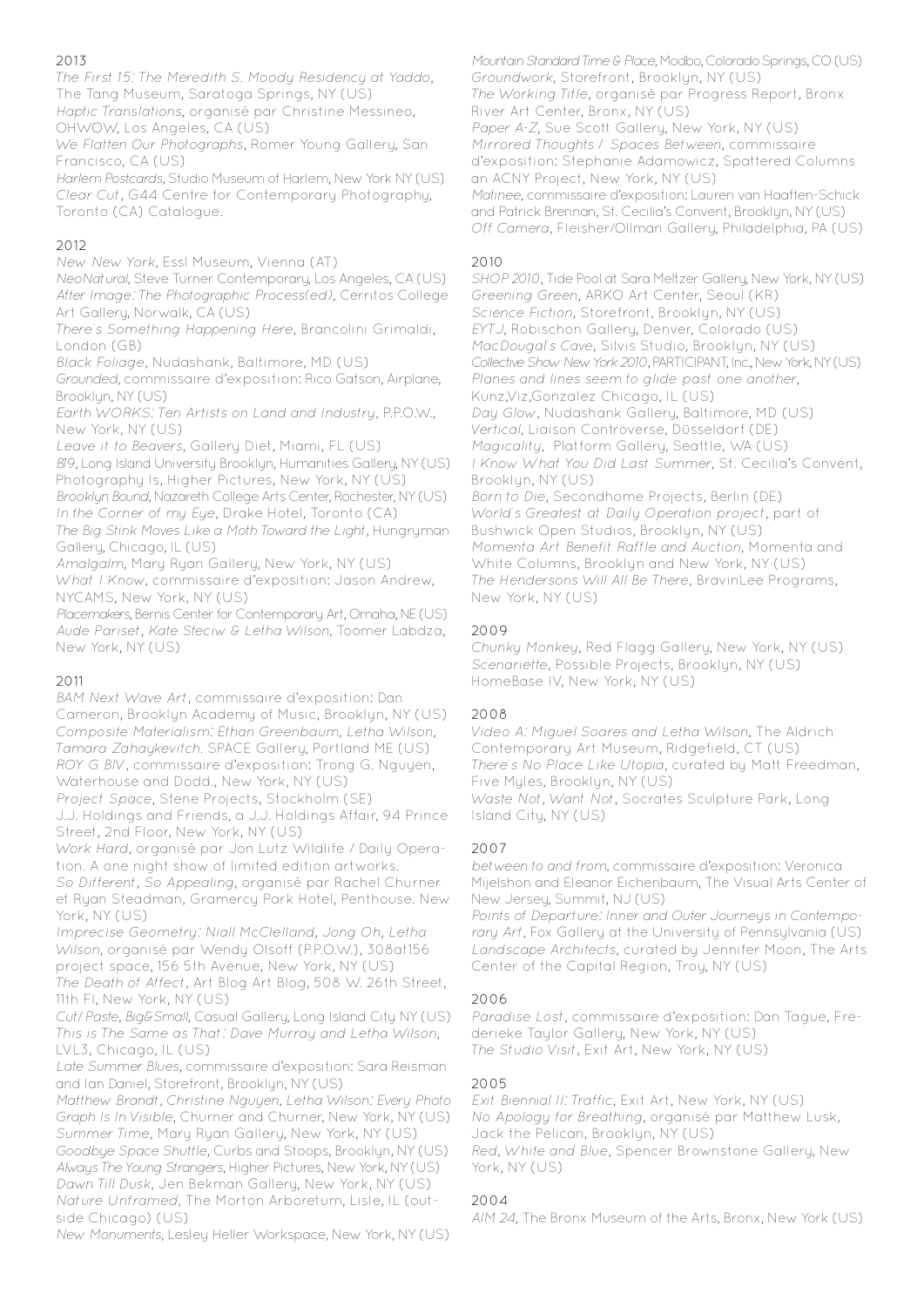# **PRESS & PUBLICATIONS**

### 2020

The Photograph As Contemporary Art, Edité par Charlotte Cotton, Fourth Edition. Publié par Thames & Hudson. pg 284-285.

Why Photography?, Edité par Bjarne Bare, Behzad Farazollahi and Christian Tunge, Co-Edité par Susanne Østby Sæther, commissaire d'exposition à la Henie Onstad Kunstsenter Publié par Skira editore S.p.A., Italie. Art Seen: Vantage Points, écrit par Hovey Brock, The Brooklyn Rail, Septembre.

A Group Show of Four Female Artists Affirms Our Admiration of the Post-COVID Art World, écrit par Monica Khemsurov, Sight Unseen, 15 Septembre.

### 2019

Devenirs de l'objet photographicque: a l'ere de la fabrique additive des images, écrit par Nathalie Delbard, artpress hors-série, la photgraphie: pratiques contemporaines, Paris, No. 52, Novembre. Pp 40-46.

Letha Wilson Makes Rock Faces You Want to Pet, écrit par Sophia Zurcher, Het Parool, Amsterdam, 7 juin.

Looking for the New: Letha Wilson Explores New Possibilities, écrit par William Jess Laird, Upstate Diary, Issue 8, Printemps, pp 54-61.

### 2018

Context & Narrative in Photography, Edité par Maria Short, Sri-Kartini Leet and Elisavet Kalpaxi Publié par Bloomsbury Visual Arts.

Another World, Une publication qui documente les salons de gestion de patrimoine de la Deutsche Bank à Frieze London & Frieze Masters.

The Focal Press Companion to the Constructed Image in Contemporary Photography. Edité par Marni Shindelman et Anne Leighton Massoni, Publié par Routeledge Taylor & Francis Books.

Sand Shifts, Publié par the Center for Contemporary Art and Culture at the Pacific Northwest College of Art, et crée par Container Corps, Portland, OR. Edition of 150. (Artist Book)

She Needed No Camera to Make The First Book of Photographs, writen by Jason Farago, New York Times, 15 Nov. Victorian photographer Anna Atkins' botanical prints merged science, technology and artistry, écrit par Leah Ollman, Los Angeles Times, 9 Oct.

Letha Wilson, Monthy Photography Magazine (South Korea) , Beyond Print issue., Vol .611, number 12.

These 20 Female Artists Are Pushing Sculpture Forward, écrit par Tess Thackara, Artsy, 30 juillet.

FOLLOW THAT THOUGHT: A sculpture exhibition at the Drake Devonshire, écrit par Anya Georgijevic, NUVO, juillet. Letha Wilson, Horizon Eyes @ GRIMM, écrit par Richard B. Woodward, Collector Daily, 3 Avril.

Editors' Picks: 14 Things to See in New York This Week, écrit par Sarah Cascone, artnet news, 26 Mars. Artist Feature, Ponytale Magazine, Issue No.4.

### 2017

Augmented Photography, Edité par Milo Keller, Joël Vacheron, Maxime Guyon. Publié par ECAL Editions. Two new works at the deCordova Sculpture Park and Museum, écrit par Dan Hisel, Architecture Boston, Winter. Digital Mediums Change Art, écrit par Haley Galvin, Northern Star, 14 Sept.

New outdoor sculptures coming to deCordova, écrit par Chris Bergeron, The MetroWest Daily News, Aout.

### 2016

Surface Moves, Wall Street International, 4 Novembre.

Kate Steciw and Letha Wilson Paris, écrit par Yelena Keller, Tropical Cream, 27 Octobre.

Concrete Contradiction, écrit par Abby McKenzie, Keen On Magazine, Octobre.

25 Captivating Photographers Whose Work You Need In Your Life, écrit par Mael Yalka, Fader, 29 Sept.

Art, Work, and the Workaday, écrit par Thomas Micchelli, Hyperallergic, 30 Juillet.

Reflection and Facsimile, Eric Firestone Gallery in East Hampton, écrit par Jennifer Landes, The East Hampton Star, 21 Juillet.

18 Artists Reimagine the Great Cross-Country Road Trip, écrit par Francesca Capossela, The Creators Project, 26 juin.

# 2015

Letha Wilson and Richard T. Walker's 'The Distance, écrit par Jeanne Gerrity, Art Agenda, 1er Dec.

The Distance at Capital Gallery, écrit par Mailee Hung Art Practical, 29 Novembre.

Take a Sneak Peek, Highlights From Paris Photo Opening This Week, écrit par Hili Perlson, Artnet News. 9 Nov. Brand New Expression in Painting, Brand New Gallery Booth, Artissima, écrit par Anika Bambic Kostov Widewalls. Nov. Reviews: Letha Wilson, écrit par Paul Laster, Modern Painters, Oct.. Pg. 84.

Critic's Picks: Los Angeles, écrit par Abbe Schriber, Artforum, Octobre.

From Erwin Olaf to Letha Wilson, 15 Trailblazing Photographers, "Amsterdam's Unseen Photo", écrit par Molly Gottschalk, Artsy.net, 15 Sept.

Intersecting Intent: Catfish at Anat Ebgi Reviewed, écrit par E.D. Noice, Aqnb Magazine. Sept.

Review: 'Weird Science', A Group Show of Experimental Art, écrit par Martha Schwendener, New York Times, 30 Juillet. Pg. C22.

Concrete Canyons, écrit par Vanessa Nicholas, Magenta Magazine, Spring, Vol. 6, Num. 1.

# 2014

Goings On About Town: Art "Letha Wilson," écrit par Vince Aletti The New Yorker, 15 Dec.

Letha Wilson @Higher Pictures, écrit par Loring Knoblauch, Collector Daily, 15 Dec.

This Week's Must See Art Events, écrit par Paddy Johnson, Artfcity, 17 Nov.

Letha Wilson Galerie Christophe Gaillard, écrit par Phil Taylor, Artforum, 9 Oct.

Pablo Jansana, Evan Nesbit and Letha Wilson, Exhibitions Lookout, Art in America.com, Juillet.

10 Must-See Summer Group shows, écrit par Scott Indrisek, Blouin Artinfo, 7 Juillet.

What is a Photograph at ICP, écrit par Gabriel H. Sanchez, Critic's Picks, Artforum.com, Mars.

'Space Heater' at Harbor Gallery, écrit par Jillian Steinhauer, Hyperallergic.com, 3 Mars.

What is a Photograph?, écrit par Siobhan Bohnacker, Photo Booth, The New Yorker.com, Janvier.

Digital, Analog and Waterlogged, écrit par Ken Johnson, The New York Times, 30 Janvier. Page C27.

What is a Photograph color catalogue d'exposition, International Center for Photography, New York, NY.

### $2013$

Best of 2013 - With Cinder Blocks We Flatten Our Photographs at Romer Young, écrit par Patricia Maloney, Daily Serving, 25 Dec.

Original(ish) Works of Art, écrit par Tom Cheshire, Wired U.K., Sept, Page 74-75.

Christine Messineo at OHWOW, écrit par Paul Laster, The Aesthete. Aout.